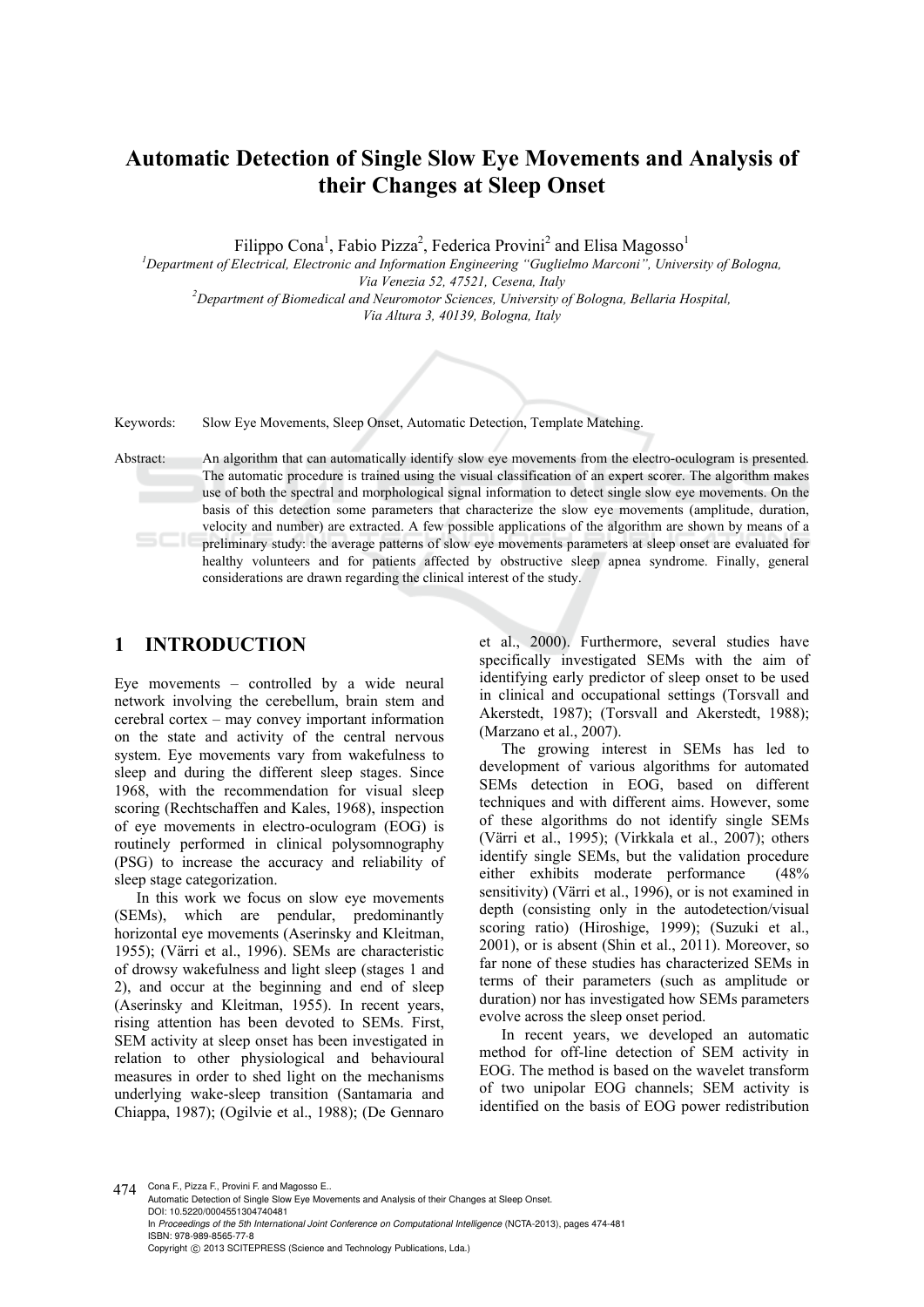towards higher scales (i.e. lower frequencies) of wavelet decomposition (Magosso et al., 2006). The method was validated against visual scoring on both 8 h and 24 h PSG recordings acquired in a laboratory setting (Magosso et al., 2006); (Magosso et al., 2007); (Magosso et al., 2009). The automatic method for detection of SEM activity was proven to perform reliably in detecting sleep onset in obstructive sleep apnea syndrome (OSAS) patients (Fabbri et al., 2009); (Fabbri et al., 2010). In a further study (Pizza et al., 2011), the algorithm was applied to quantify SEMs distribution during the different sleep stages and across the sleep cycle.

Despite the promising applications of this method, it suffers from some drawbacks that may limit its future use. The main weakness is that the method was conceived, developed and trained to detect SEM activity periods – that may consist of an isolated SEM, a few consecutive SEMs or a long burst of consecutive SEMs – identifying the initial and final instants of each period, but without distinguishing the single eye movements within each SEM period. Hence, the method is not suitable to count the number of single SEMs, nor to extract parameters characterizing each single SEM.

The aim of the present work is to present an advanced version of the algorithm that overcomes the previous limitations and a potential application with some preliminary results. In particular, the new version of the algorithm improves the previous one as to the following points: i) it allows the detection of single slow eye movements in the EOG, segmenting each identified SEM activity period into single movements; ii) more importantly, it is able to extract parameters characterizing each detected slow eye movement.

The proposed algorithm, being able to extract and quantify the parameters of SEMs, may have important clinical implications. In particular, determination of SEMs parameters (number, amplitude, duration, velocity) and analysis of their evolution at the wake-sleep transition may be of value to characterize – by means of quantitative and objective measures – the process of falling asleep in normal, healthy sleepers. This may contribute to a better description and comprehension of the complex process of falling asleep. Moreover, the algorithm can be used to investigate abnormalities of SEMs parameters in patients suffering from sleeprelated disorders (such as insomnia, OSAS, narcolepsy), in order to identify potential different SEMs signatures related to different pathologies, which may be of clinical significance. In this regard, the algorithm has been used to assess the evolution

of SEM parameters (amplitude, duration, velocity, number) at the wake-sleep transition in healthy volunteers and in OSAS patients, and the obtained results are critically discussed.

## **2 METHOD**

The new version of the algorithm consists of two steps. In the first step, the algorithm identifies SEM activity periods in the EOG: the original version of the algorithm (Magosso et al., 2006), based on EOG wavelet decomposition, has been refined in order to improve its performances. In the second step, the algorithm segments each identified SEM period into single SEMs and extracts some fundamental parameters from the detected movements. The algorithm was trained and validated on the basis of visual identification of SEMs performed by a sleep medicine expert on EOG tracings.

'IONS

## **2.1 Data Acquisition**

12 healthy subjects and 8 OSAS patients participated in the study. All subjects gave their written informed consent for participation in the study which was conducted with the approval of the local Ethics Committee. The study consisted in a 24 hours PSG recording performed in real-life conditions with a portable digital polygraph (Trex by XLTeck). Volunteers and patients came to the laboratory for about 2 hours in the early morning for device setting, then they left the laboratory, performed their normal life activities for 24 hours and slept at home. The next morning returned to the laboratory for device removing. Recordings included three EEG derivations (F3-A2, C3-A2, O1-A2; filters: 0.5-70 Hz), one submentalis EMG (filters: 30-100 Hz), two EOG derivations (E1-A1, E2-A2; filters: 0.1-15 Hz), and one ECG derivation (filters 1-70 Hz). Each recording was scored by an expert for sleep staging, according to the standard visual criteria (Rechtschaffen and Kales, 1968). Stages were evaluated in 30-s epochs and labeled as wakefulness (W) or as one of the five sleep stages (1, 2, 3, 4 NREM, and REM). Signals are sampled at 512 Hz and resampled at 64 Hz before the processing.

## **2.2 Visual SEM Scoring**

An expert scorer recognized the SEMs on the EOG traces, in particular in a time window around the sleep onset (from 15 minutes before stage 1 to 10 minutes after the beginning of stage 2) and the awakening (from 10 minutes before the end of stage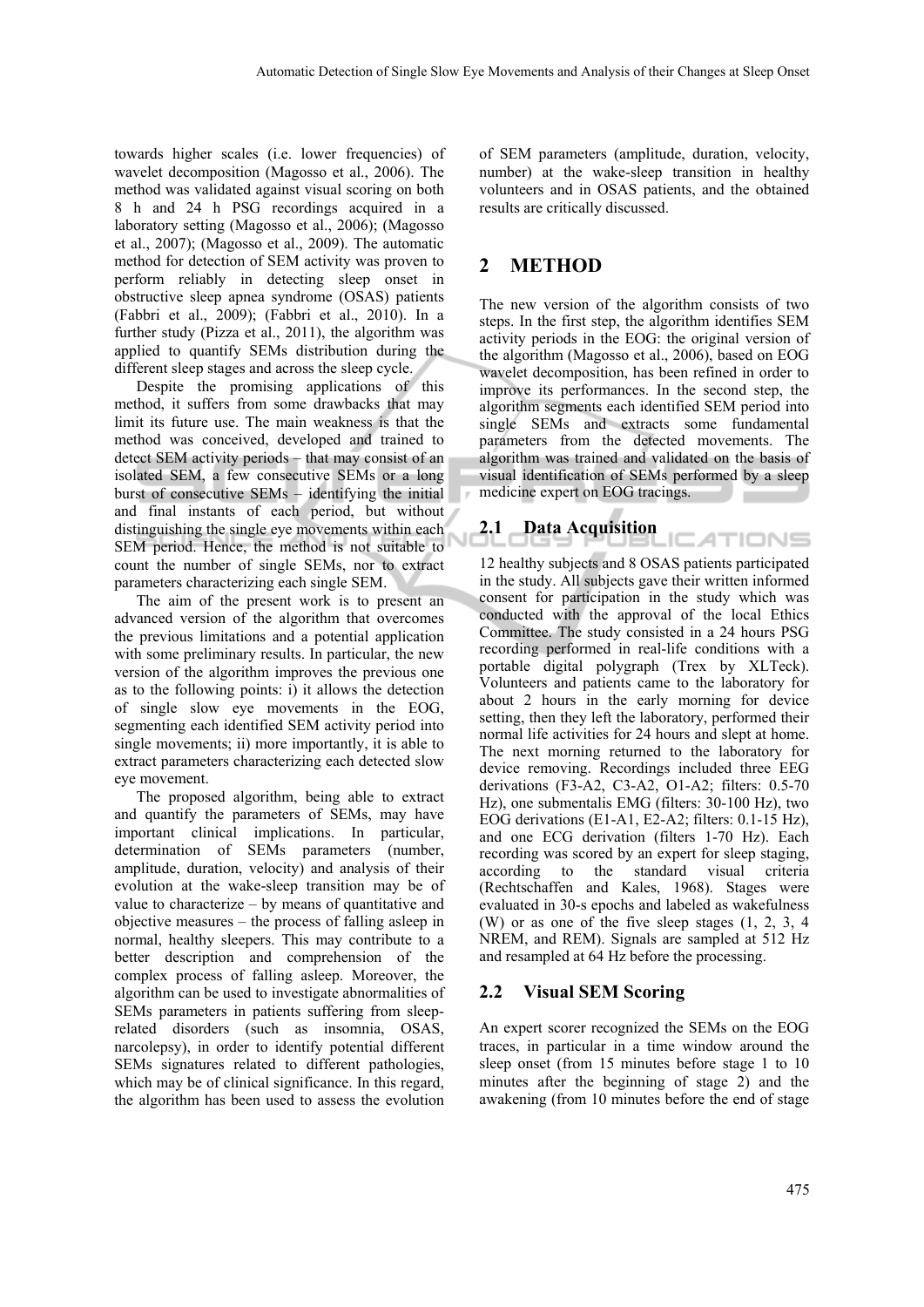2 to 20 minutes after the first wake epoch), since these are the moments in which the SEMs are more frequent and distinguishable from other superimposed activity.

An eye movement was identified as an SEM by the expert if it met the following criteria: i) single period of an almost sinusoidal excursion (0.1–1 Hz), beginning and ending at near-zero velocity; (ii) amplitude between 20 and 200  $\mu$ V; (iii) binocular synchrony with opposed-phase deflections in the two channels; (iv) onsets of the right and left eye movement occur within 300 ms of one another; (v) absence of artefacts (such as blinks, EEG/EMG artefacts). All the parts of the examined EOG portions not identified as SEMs, were defined as Non-SEM (NSEM) activity.

#### **2.3 Identification of SEM Epochs**

Following visual detection of single SEMs, the inspected EOG traces were split into 0.5 s epochs: one epoch was defined as an SEM epoch according to the visual classification if at least 50% of the epoch was covered by an SEM marked by the expert; otherwise it was classified as an NSEM epoch. On the basis of this classification we trained a classifier that categorizes each 0.5 s epoch of EOG as belonging to SEM or NSEM periods.

To this end, we calculated the discrete wavelet transform of  $\Delta EOG(t) = EOG<sub>R</sub>(t) - EOG<sub>L</sub>(t)$  (eye movements give opposite contributions to the two electrodes) using Daubechies order 4 as wavelet function, and evaluated 8 scales that approximately cover the frequency bands 16-32 Hz, 8-16 Hz, 4-8 Hz, 2-4 Hz, 1-2 Hz, 0.5-1 Hz, 0.25-0.5 Hz and 0.125-0.25 Hz respectively. From the wavelet coefficients we generated another set of 8 time series  $pc(t) = [pc(1,t),...,pc(8,t)]$ : in particular we performed the principal component analysis (PCA) of the logarithm to base 10 of the squared wavelet coefficients. The aim of this processing is to extract power measures, to make their distribution "more normal" and then make them uncorrelated through a change in coordinates.

The 8 quantities  $pc(n,t)$  (n = 1,...,8) are resampled with a time resolution of 0.5 s and represent the features used in the classifier. Using the classification of the human scorer we have generated the distributions  $P_{n,SEM}(pc(n,t))$  and  $\overline{P}_{n,NSEM}(pc(n,t))$  that represent the probability that a given value of pc(n,t) is observed during SEM and NSEM epochs, respectively. As the features are continuous quantities, the range covering the 98% of each feature distribution was uniformly divided into

20 bins. Figure 1 shows the frequency distributions of the features on visually classified SEM and NSEM epochs (in grey and black respectively).



Figure 1: Distributions  $P_{n,SEM}(pc(n,t))$  in gray and  $P_{n,NSEM}(pc(n,t))$  in black.

The information carried by the 8 values of **pc**(t) is then composed into two functions

$$
SEM(t) = \prod_{n=1}^{8} P_{n,SEM}(pc(n,t))
$$
 (1)

$$
NSEM(t) = \prod_{n=1}^{8} P_{n,NSEM}(pc(n,t))
$$
 (2)

that represent the likelihood that an EOG epoch at the time t belongs to an SEM or NSEM period respectively. So the EOG epoch at time t is classified as an SEM epoch if  $SEM(t) > NSEM(t)$ , and as an NSEM epoch otherwise.

The final outcome of this first step is the identification of SEM activity periods in the EOG consisting of a single SEM epoch or consecutive SEM epochs. This first step of the algorithm may be viewed as a refinement of the algorithm previously developed and validated by Magosso and colleagues (Magosso et al., 2006); (Magosso et al., 2007). Indeed, that algorithm was tested only on EOG recorded in clinical settings and showed reduced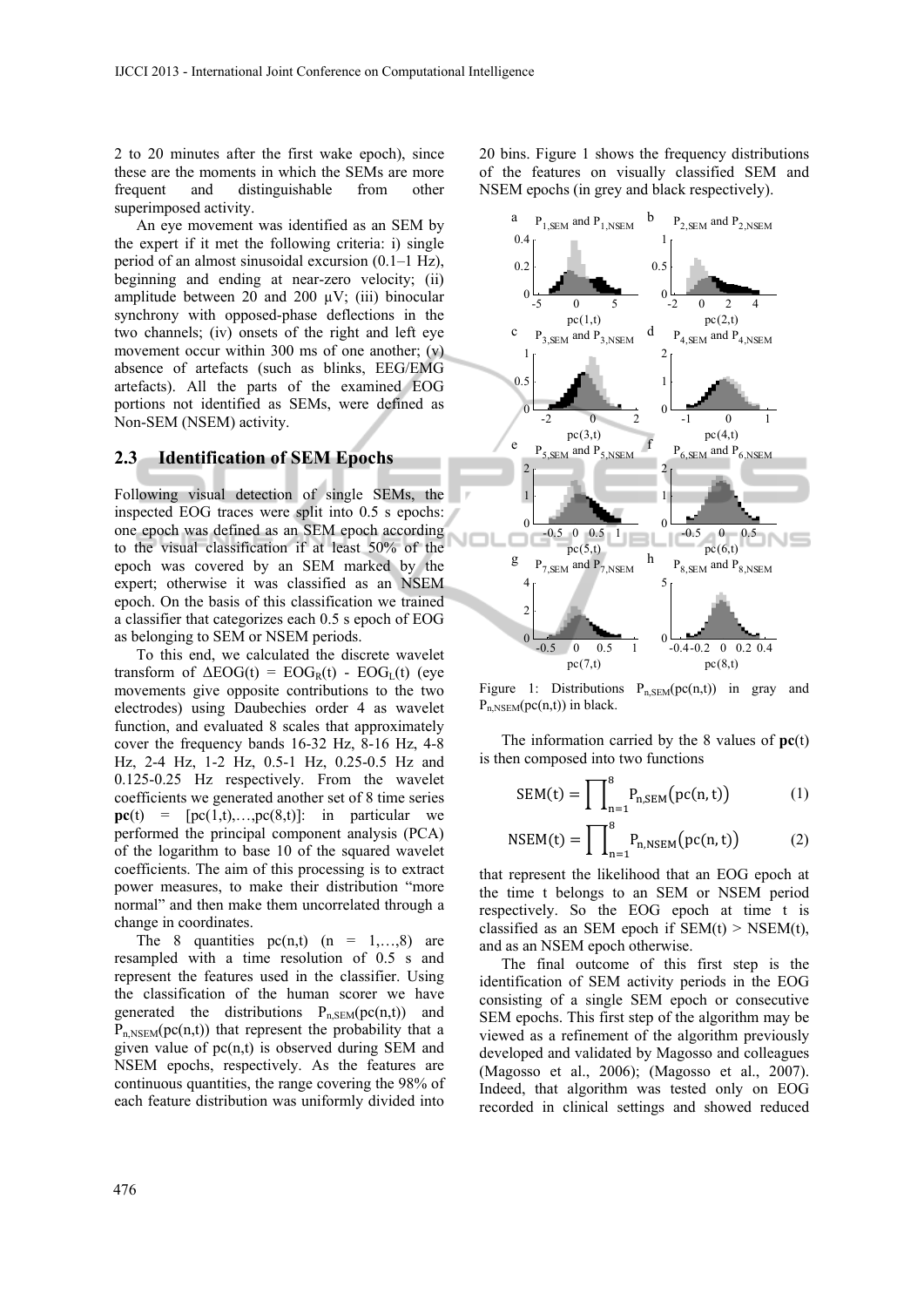performances (results not presented) on EOG acquired in real-life environments.

#### **2.4 Identification of Single SEMs**

The next step of the algorithm is devoted to obtain an ideal prototype waveform of SEM,  $\varphi(t)$ , to be used as a template to detect single SEMs in each SEM period identified according to the previous step. To generate the SEM prototype all the SEMs identified by the experts have been preprocessed by i) removing biases and slow trends; ii) normalizing them in time (all SEMs have been interpolated to have the same number of time samples) and in amplitude (each SEM has been divided by its standard deviation). In this way, only morphological information is left (figure 2). The generation of this prototype corresponds to training the algorithm for the identification of single SEMs.



Figure 2: SEM prototype. The grayscale image on the background represents the overall distribution of all the visually scored SEMs (some example are drawn in gray), while the black plot represents their mean,  $\varphi(t)$ .

To identify the single SEMs, we implemented an "SEM transform" which is very similar to a continuous wavelet transform, in which the wavelet function is  $\varphi(t)$ . The wavelet functions at different scales have been obtained by resampling  $\varphi(t)$ : for each length L (in samples) spanning from the shortest to the longest SEM classified by the expert  $(L_{min} < L < L_{max})$  we have created a  $\varphi_L(k)$ , where  $k \in \{1, ..., L\}$  is the resampling index. After the resampling,  $\varphi_L(k)$  is treated as if it had the same sampling time as the EOG signal, so the smaller L the smaller the scale of  $\varphi_L(k)$ .

For each SEM period identified in the first step, we can evaluate the correlation coefficient between the EOG differential mode and each  $\varphi_L(k)$ , thus obtaining a map of similarity in the time-scale domain. In particular, we computed the correlation coefficient  $\rho(L,i)$  between each  $\varphi_L(k)$  and  $ΔEOG(i+k-L/2)$ 

$$
\rho(L, i) = = \frac{c(L, i)}{\sqrt{\sum_{k=1}^{L} \Delta E O G^2 \left(i + k - \frac{L}{2}\right) \cdot \sum_{k=1}^{L} \phi_L^2(k)}} \tag{3}
$$

$$
c(L, i) = \sum_{k=1}^{L} \Delta EOG\left(i + k - \frac{L}{2}\right) \cdot \varphi_L(k) \tag{4}
$$

where  $c(L,i)$  represents the correlation.  $\rho(L,i)$  has values between  $-1$  and 1, where  $\pm 1$  indicate perfect match (the concavity of the SEM is not relevant), while 0 indicates complete uncorrelation. A high value of  $|\rho(L,i)|$  suggests the presence of an SEM that begins at the time index i-L/2 and ends at time index i+L/2.

Then a path of points  $(L_n,i_n)$  is found along this map - where each  $i_n$  corresponds to the centre of a SEM of length  $L_n$  - that satisfies the following conditions: i) the mean of  $\rho(L_n,i_n)$  is maximized; ii) each SEM begins within half second the end of the previous one; iii) the union of all of these SEMs covers completely the SEM period analysed. For the sake of brevity, we will not discuss here the procedure to find the best path that we used in particular, but any optimization algorithm can reasonably work.

At the end of this procedure, each SEM period is subdivided into single SEMs of length  $L_n$  and centred in i<sub>n</sub>. An example of application is illustrated in figure 3. A 45 s portion of the EOG was recognized by the algorithm as belonging to a SEM period; the SEM period was fragmented into single SEMs on the basis of the similarity with the SEM prototype at different scales and time shifts.

Note that for each of these SEMs, we can easily derive the peak-to-peak amplitude in  $\mu$ V, which is proportional to the correlation  $c(L_n,i_n)$ , and the duration in seconds, which is proportional to  $L_n$ .

#### **2.5 SEMs Parameters Extraction**

The present algorithm, being able to identify single SEMs, can extract parameters that characterize the SEM activity. In this work we focused on the amplitude, duration, velocity and the number of the identified SEMs. The algorithm automatically supplies the amplitude and the duration, while the other two parameters can be easily derived.

The n<sup>th</sup> SEM detected by the algorithm, of length  $L_n$  and centred in  $i_n$ , can be modelled as

$$
\varphi_{\text{fit}}(k) = c(L_n, i_n)\varphi_{\text{Ln}}(k - i_n) \tag{5}
$$

(see for example the panel c of figure 3). It is worth noting that  $\varphi_{\text{fit}}(k)$  fits the differential EOG.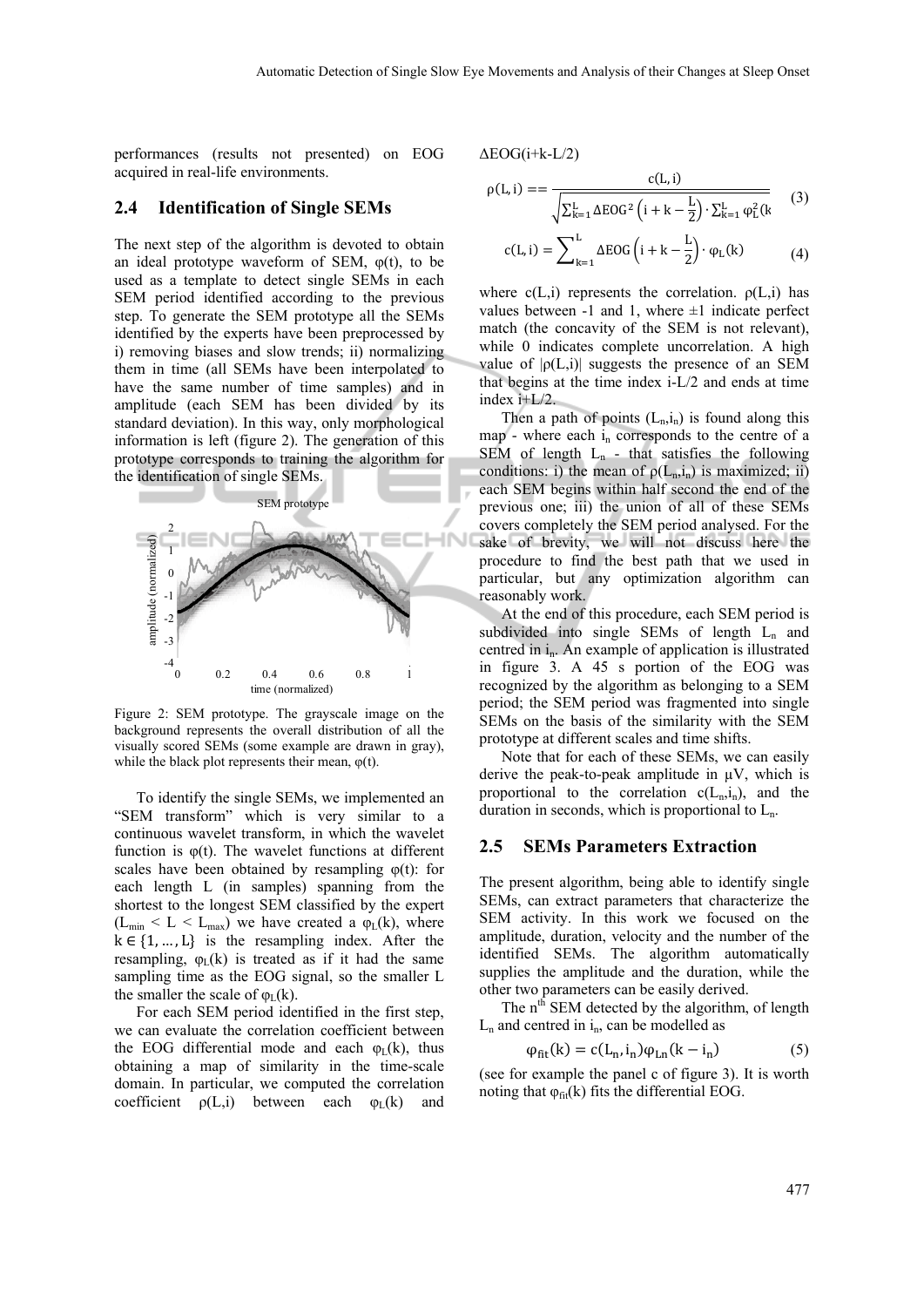

Figure 3: Example of detection of single SEMs in a 45 s EOG trace. Panel a shows the 2 EOG channels; panel b shows the differential mode  $\Delta EOG(t)$ ; panel c shows the recognized SEM superimposed to  $\triangle EOG(t)$ ; panel d shows the scale frequency map of the correlation coefficient  $\rho(L,i)$ ; the black dots indicate the coordinate  $(L_n,i_n)$  of the SEMs detected.

The amplitude (Amp) in μV and duration (Dur) in seconds of the SEM are computed as follows:

$$
Amp = G \frac{c(L_n, i_n)}{2}
$$
 (6)

$$
Dur = L_n \cdot \Delta t \tag{7}
$$

where G is the ratio between the peak-to-peak amplitude and the standard deviation of  $\varphi(t)$ , and  $\Delta t$ is the sampling period of the EOG signal  $(= 1/64 \text{ s})$ . In amplitude computation, the correlation value has been divided by 2, to obtain measures relative to the single EOG channels, rather than their difference (during SEMs the EOG channels have opposite phases, so  $\triangle EOG(t)$  has double amplitude with respect to the single channels).

The velocity (expressed in  $\mu$ V/s) is taken as the highest mean velocity of the waveform from its beginning, according to the following formulas:

$$
v = \max_{k} \frac{\varphi_{fit}(k) - \varphi_{fit}\left(i_n - \frac{L_n}{2}\right)}{\left[k - \left(i_n - \frac{L_n}{2}\right)\right] \cdot \Delta t}
$$
(8)

$$
Vel = \frac{1}{2} \tag{9}
$$

where  $i_n-L_n/2$  is the initial time index of the analysed SEM and k is a general time index. As in amplitude computation, the quantity v is divided by 2, to obtain a measure relative to the single EOG channels.

Finally, we consider the number (Num) of SEMs that are recognized in a given time window (e.g. in Sections 3.2 and 3.3 we will consider 5 minutes time windows, so Num will be a measure of frequency of SEMs detected).

A calibration procedure was used to express the values of the SEM amplitude (Amp) in deg and the values of the SEM velocity (Vel) in deg/s.

**3 RESULTS**   $I = I$ IONS

In this section, we briefly present the algorithm performances vs visual scoring. Then we show some results on SEMs parameters evolution in a time window around the sleep onset of the healthy subjects. Finally, the values obtained for healthy subjects are compared with those obtained for OSAS patients. Implications of these differences will be discussed in the Conclusions.

#### **3.1 Validation**

A leave one out cross validation has been performed to assess the performances of the algorithm: all the subjects but one were used to estimate the distributions  $P_{n,SEM}(pc(n,t))$  and  $P_{n,NSEM}(pc(n,t))$  of SEM and NSEM epochs and to construct the SEM prototype; then, the distributions and the prototype φ(t) were used to segment SEMs on the remaining subject. The procedure has been applied 20 times, once for each subject. The performances in the identification of SEM epochs have been assessed in terms of sensitivity (78.1%) and specificity (87.8%). As to identification of single SEMs, only the sensitivity was evaluated (86.0%); the specificity could not be evaluated since the NSEM epochs are not subdivided into single eye movements.

#### **3.2 SEMs Parameters Pattern at Sleep Onset: Healthy Subjects**

We analysed the parameters characterizing SEM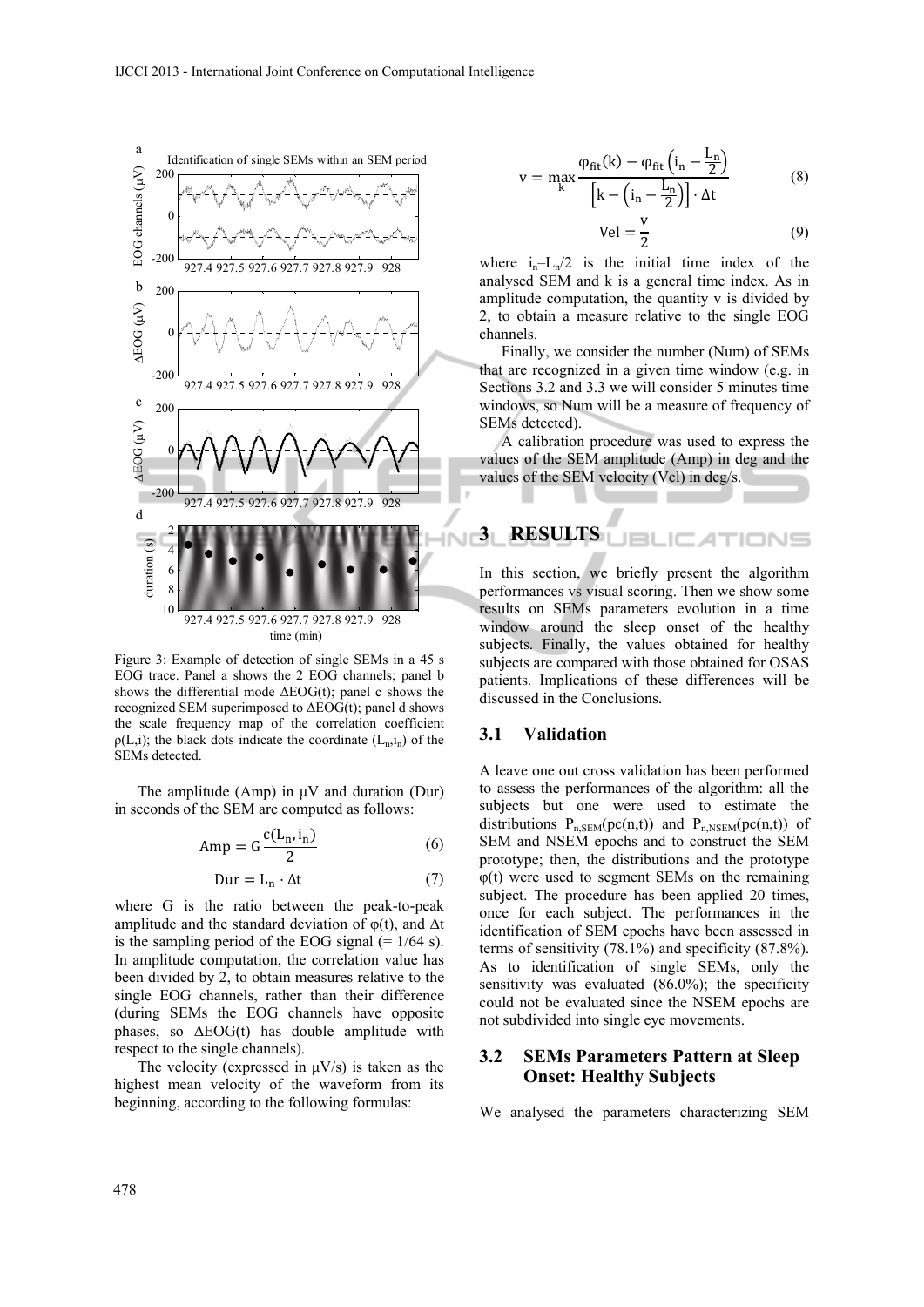activity (extracted as described in 2.5) to describe how they evolve during the transition from wakefulness to sleep in healthy subjects.



Figure 4: SEM parameters around the sleep onset for the healthy subjects. Panels a, b, c and d show the distributions of the values of Amp, Dur, Vel, and Num in 5 time windows of 5 minutes each.

For each healthy subject, we gathered the values of SEM amplitude (Amp), duration (Dur), velocity (Vel) and number (Num) of the automatically identified SEMs during all the wake-sleep transitions. More specifically, for each transition the time interval from 12.5 min before to 12.5 min after the beginning of stage 2 sleep (first epoch of stage 2 sleep) was considered, and all the wake-sleep transitions occurring in the subjects were aligned to stage 2 onset. The 25 minutes period at the wakesleep transition was subdivided into 5 bins of 5 min each; all the values of Amp, Dur, Vel and Num of the SEMs occurring in each bin were collected. Then, we have generated 5 distributions for each parameter (one per bin); each distribution is represented by a boxplot (figure 4). Each panel in the figure describes the evolution of the parameter distribution in all the recorded wake-sleep transitions. As shown in figure 4, SEMs amplitude (Amp) has a tendency to grow before the beginning of stage 2, and to decrease afterwards; on the contrary, SEMs duration (Dur) keeps on increasing as sleep deepens. Accordingly, SEMs velocity (Vel)

tends to increase before the stage 2 onset, begins to decrease before the beginning of stage 2 and keeps on decreasing afterwards. Finally, as shown by the evolution of Num, SEMs become denser as stage 2 sleep approaches, and gradually become less frequent as sleep further deepens.

To test the significance of these changes we have used a Mann-Whitney U-test to compare the distributions of the parameters between different time bins. In particular, for each parameter, we compared the first bin (-10 min) with the second (-5 min) to assess early changes, the second bin with the third (0 min) to assess changes just before the beginning of stage 2, and the third bin with the last (+10 min) to assess changes that take place as sleep deepens. The amplitude increases significantly several minutes before stage 2 (from -10 to -5 min) and decreases significantly during sleep (from 0 to 10 min). The duration significantly increases later with respect to the amplitude (from -5 to 0 min) while during the sleep it increases by a nonsignificant amount. Velocity, which is proportional to amplitude and inversely proportional to duration, behaves accordingly: it increases significantly from - 10 to -5 minutes and decreases significantly both from -5 to 0 minutes and from 0 to 10 minutes. The number of SEMs also changes significantly on the whole 25 minutes of analysis: it increases before stage 2 and decreases afterwards. The p-values, corrected with Bonferroni correction (24 comparisons, 12 for healthy subjects and 12 for OSAS patients), are given in table 1.

Table 1: p-Values of the statistical analysis for the healthy subjects.

|     | $-10 \text{ Vs.} -5$ | $-5 \text{ Vs}$ . 0 | $0 \text{ Vs}$ , 10 |
|-----|----------------------|---------------------|---------------------|
| Amp | $2.93e-8$<br>***     | 5.71                | $6.32e-10$<br>***   |
| Dur | 9.40                 | 1.58e-7<br>***      | 2.71                |
| Vel | $4.14e-9$<br>***     | 6.32e-7<br>***      | 4.53e-15<br>***     |
| Num | $2.20e-3$<br>$***$   | $7.20e-3$<br>$**$   | $1.01e-4$<br>***    |

### **3.3 SEMs Parameters Pattern at Sleep Onset: OSAS Patients**

The same analysis has been performed for the OSAS patients (figure 5). The results suggest that the parameters for this second category of subjects have less significant excursions. Before the sleep, the increase in amplitude is delayed with respect to healthy subjects, becoming significant from -5 to 0 min, rather than from -10 to -5, and the p-values are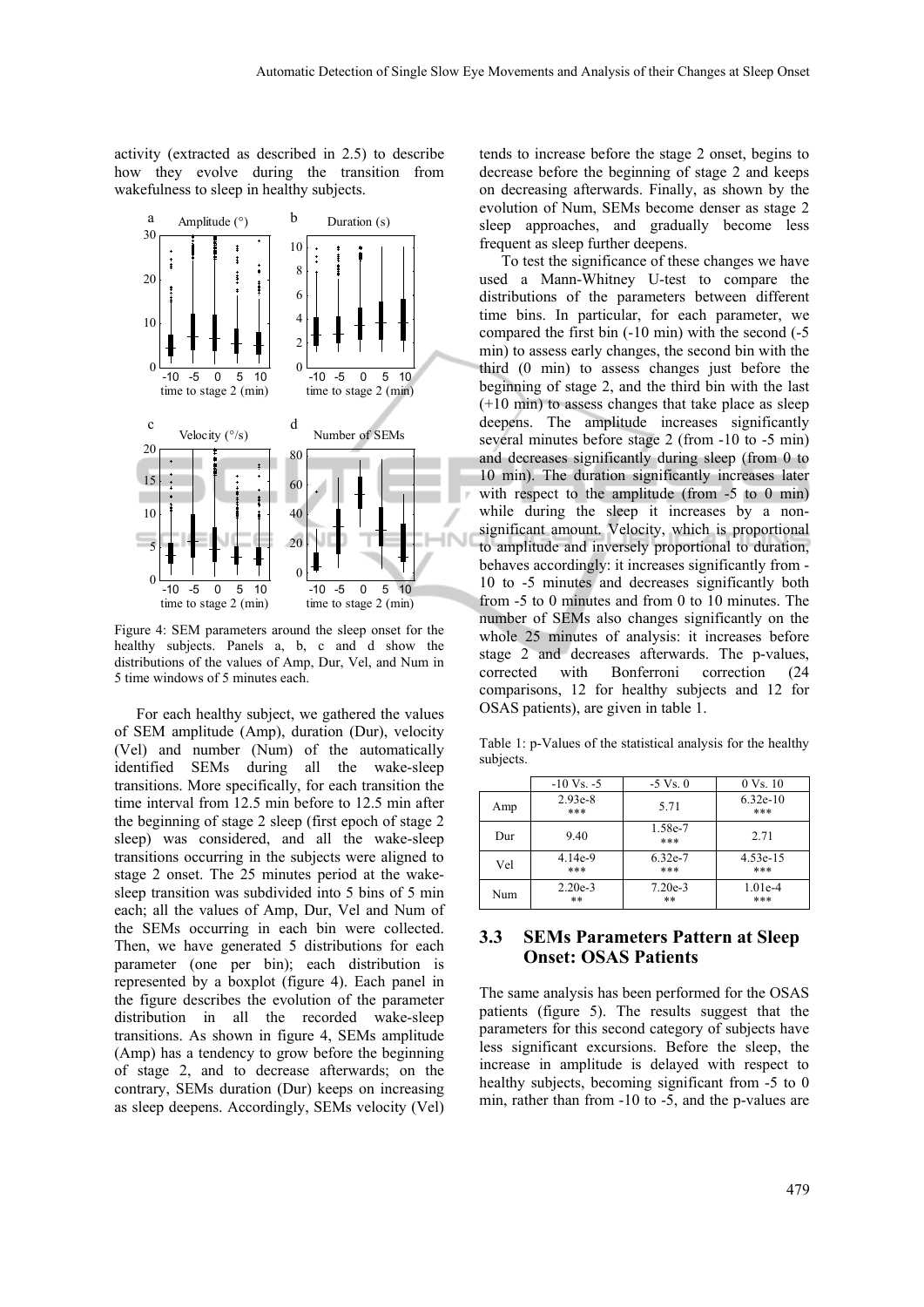globally larger. The duration increases continuously but always by a non-significant amount.



Figure 5: SEM parameters around the sleep onset for the OSAS patients. The panels show the same measures as those of figure 4.

The velocity has a completely different evolution in OSAS patients, since in the second bin it totally lacks the very high values that are observed in healthy subjects. Finally, the number of SEMs follows qualitatively the same evolution as for the healthy subjects, but the changes are not significant. The p-values, corrected with Bonferroni correction (see 3.2), are given in table 2.

Table 2: p-values of the statistical analysis for the OSAS patients.

|     | $-10 \text{ Vs.} -5$ | $-5 \text{ Vs}$ . 0 | $0 \text{ V}$ s. 10 |
|-----|----------------------|---------------------|---------------------|
| Amp | $6.22e-1$            | $2.49e-4$<br>***    | 8.39e-5<br>***      |
| Dur | $7.99e-2$            | 1.95e-1             | 16.6                |
| Vel | 23.9                 | $2.69e-2$<br>$\ast$ | 1.59e-9<br>***      |
| Num | 8.85e-1              | 8.11e-1             | $6.30e-1$           |

## **4 CONCLUSIONS**

In this work we have presented an algorithm for SEM detection which represents a substantial improvement of our previous version (Magosso et al., 2006; Magosso et al., 2007). Whereas the latter was able to merely detect periods of SEM activity, without segmenting single SEMs, the new algorithm takes advantage of spectral and morphological information to automatically detect single SEMs in EOG, showing high performances vs. visual scoring. Hence, the algorithm is able to count the single SEMs that occurred in a given time window; furthermore, and of great relevancy, the algorithm extracts specific parameters from each recognized SEM, in particular amplitude, velocity and duration.

These new features of the algorithm open important perspectives for basic and clinical research. As SEMs are a phenomenon typical of the sleep onset period, quantification of SEMs parameters and analysis of their evolution at the wake-sleep transition can contribute to improve the understanding of the process of falling asleep. Indeed, this process - although widely investigated is still far from being fully understood and its comprehension can benefit from a more precise depiction of oculomotor changes. Furthermore, the algorithm may be a valid tool to detect potential modifications of SEMs parameters at sleep onset in patients suffering from sleep-related disorders (insomnia, narcolepsy, OSAS) compared to normal sleepers, thus characterizing abnormalities in the process of falling asleep via quantitative measures provided by SEMs behavior. Regarding to this point, this paper presents some preliminary results obtained on a limited number of subjects. In particular, SEMs parameters in the healthy subjects and OSAS patients seem to exhibit different evolutions at the sleep onset period. On average, in healthy subjects, SEMs parameters change clearly: they increase in number, amplitude and velocity before stage 2 onset; afterwards, SEMs rapidly decrease in number, and change their morphology flattening and lengthening. On the contrary, in OSAS patients, SEMs parameters change by a less amount, exhibiting on the overall a flatter pattern across the five temporal bins that cover the sleep onset period. The obtained results suggest that SEMs might signal differences in the process of falling asleep in the patients compared to normal. The healthy volunteers fall asleep starting from relaxed vigilance state that consists of a few epochs of stage 1 sleep followed by stage 2 sleep and deeper stages later on. On the other hand, the OSAS patients fall asleep with a longer, uneven pattern of vigilance states and they are more prone to wake up from stage 1 and even stage 2 sleep. The absence of a definite evolution of SEMs parameters in OSAS patients could be a marker of the pathological route into sleep. However, it is worth noticing that this